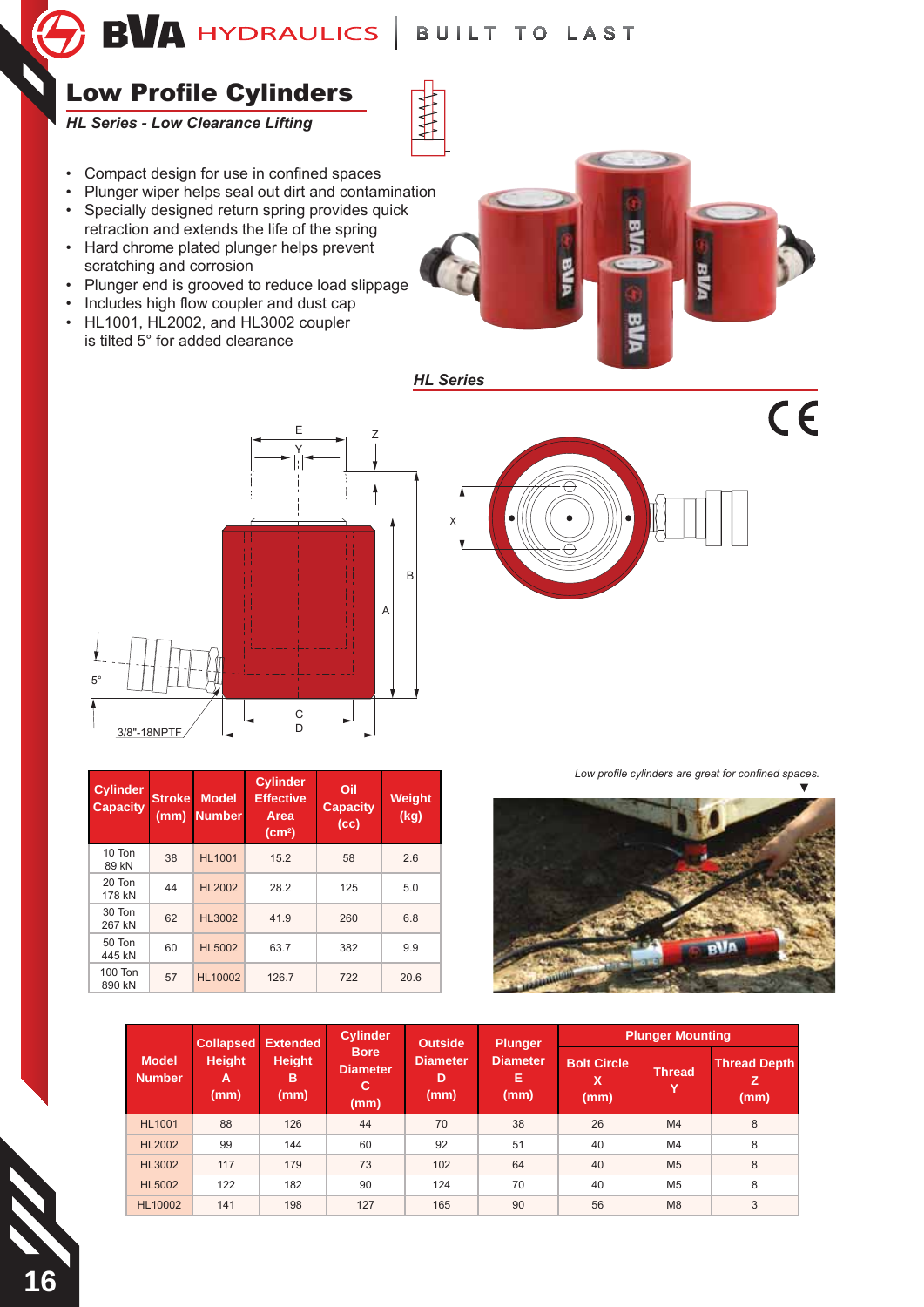## Low Profile Cylinders Combo Kit

*Low Clearance Lifting*

**Safety Practices**

*Press truck wheel from nave with the mini-press. Fits between the chassis and wheel.*



• Compact design for use in confined spaces

- Ideal for pushing applications
- Plunger wiper helps seal out dirt and contamination
- Return spring ensures a quick retraction and extends the life of the spring
- Industrial hard chrome plated plunger helps prevent scratching and corrosion
- Includes stackable 1", 2", and 3" aluminum adapters that conveniently snap into the base of the plunger
- Includes high flow CH38F coupler and dust cap
- Convenient storage case



*HL Series*

| <b>Cylinder</b><br><b>Capacity</b> | <b>Model</b><br>Number. | <b>Stroke</b><br>(mm) | <b>Cylinder</b><br><b>Effective</b><br>Area<br>(cm <sup>2</sup> ) | <b>Collapsed</b><br><b>Height</b><br>(mm) | <b>Extended</b><br><b>Height</b><br>w/o adapter<br>(mm) | <b>Internal</b><br><b>Pressure at A</b><br><b>Capacity</b><br>(BAR) | Cylinder<br><b>Housing</b><br><b>Diameter</b><br>(mm) | <b>Plunger</b><br><b>Diameter</b><br>(mm) | Weight<br>(kg) |
|------------------------------------|-------------------------|-----------------------|-------------------------------------------------------------------|-------------------------------------------|---------------------------------------------------------|---------------------------------------------------------------------|-------------------------------------------------------|-------------------------------------------|----------------|
| 10 Ton<br>89 kN                    | <b>HL-1001-D</b>        | 38                    | 15.16                                                             | 88                                        | 126                                                     | 0.59                                                                | 70                                                    | 38                                        | 4.5            |



## **Bolt-On Tilt Saddles**

Bolt-On tilt saddles are designed specifically for use with the HL Series Low Profile Cylinders and Low Profile Cylinder Kit. These saddles provide a max. 5° tilt for uneven loads.

| Model Number        | Height (mm) | <b>Description</b>                |
|---------------------|-------------|-----------------------------------|
| SDTL <sub>10</sub>  | 21          | HL1001 Cylinder Kit               |
| SDTL50              | 29          | HL2002/HL3002/HL<br>5002 Cylinder |
| SDTL <sub>100</sub> | 35          | HL10002 Cylinder                  |

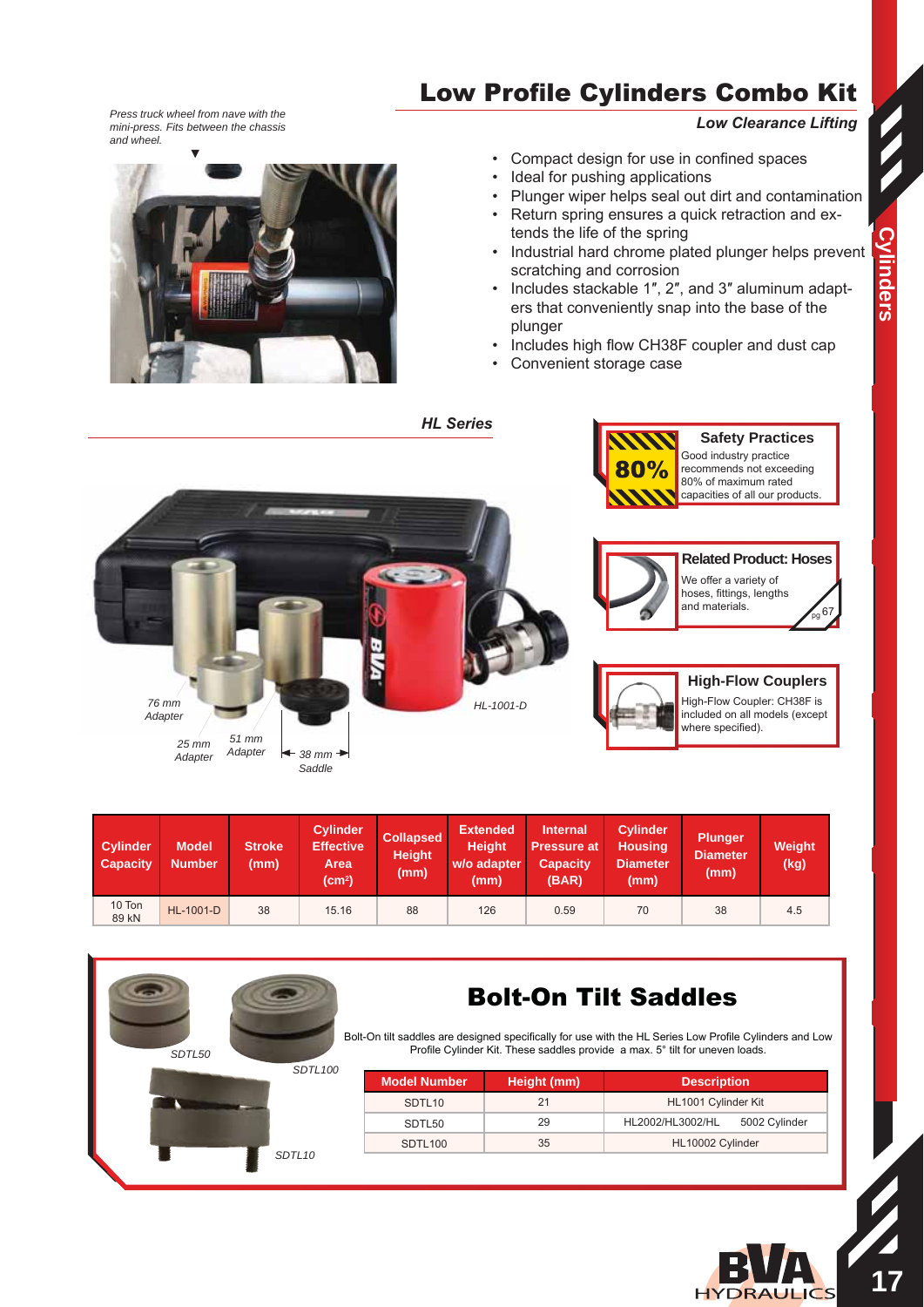$\bigcap$  BVA hydraulics | Built to last



| <b>Cylinder</b><br><b>Capacity</b> | <b>Stroke</b><br>(mm) | <b>Model</b><br><b>Number</b> | <b>Cylinder</b><br><b>Effective</b><br>Area<br>(cm <sup>2</sup> ) | Oil<br><b>Capacity</b><br>(cc) | <b>Weight</b><br>(kg) |
|------------------------------------|-----------------------|-------------------------------|-------------------------------------------------------------------|--------------------------------|-----------------------|
| 5 Ton / 44 kN                      | 16                    | <b>HF0500</b>                 | 7.1                                                               | 11                             | 0.9                   |
| 5 Ton / 44 kN                      | 6                     | HF0503*                       | 7.1                                                               | 4                              | 0.6                   |
| 10 Ton / 89 kN                     | 11                    | <b>HF1005</b>                 | 15.2                                                              | 17                             | 1.5                   |
| 20 Ton / 178 kN                    | 11                    | <b>HF2005</b>                 | 28.3                                                              | 31                             | 2.7                   |
| 30 Ton / 267 kN                    | 13                    | <b>HF3005</b>                 | 41.9                                                              | 54                             | 4.4                   |
| 50 Ton / 445 kN                    | 16                    | <b>HF5006</b>                 | 63.6                                                              | 102                            | 6.8                   |
| 75 Ton / 667 kN                    | 16                    | <b>HF7506</b>                 | 103.9                                                             | 166                            | 11.5                  |
| 100 Ton / 890 kN                   | 16                    | HF10006                       | 126.7                                                             | 203                            | 14.3                  |
| 150 Ton / 1495 kN                  | 16                    | HF15006                       | 197.9                                                             | 316                            | 24.2                  |

D1

L M

*HF5006 in the collapsed position ready to lift a load with a PA1500 foot pump.*

G

C



| <b>Model</b><br><b>Number</b> | <b>Collapsed</b><br><b>Height</b><br>A<br>(mm) | <b>Extended</b><br><b>Height</b><br>B<br>(mm) | <b>Cylinder</b><br><b>Bore</b><br>Dia.<br>с<br>(mm) | <b>Outside</b><br>Dia.<br><b>D1 x D2</b><br>D<br>(mm) | <b>Plunger</b><br>Dia.<br>E<br>(mm) | <b>Base</b><br>to Inlet<br><b>Port</b><br>G<br>(mm) | <b>Plunger</b><br>to Base<br>(mm) | <b>Plunger</b><br>to Mtg.<br><b>Hole</b><br>M<br>(mm) | <b>Hole</b><br><b>Pitch</b><br>X<br>(mm) | <b>Hole</b><br>Dia.<br>Y<br>(mm) | <b>Counter</b><br><b>Bore Dia.</b><br>(mm) | <b>Counter</b><br><b>Bore</b><br><b>Depth</b><br>(mm) |
|-------------------------------|------------------------------------------------|-----------------------------------------------|-----------------------------------------------------|-------------------------------------------------------|-------------------------------------|-----------------------------------------------------|-----------------------------------|-------------------------------------------------------|------------------------------------------|----------------------------------|--------------------------------------------|-------------------------------------------------------|
| <b>HF0500</b>                 | 41                                             | 57                                            | 30                                                  | 60x40                                                 | 25                                  | 19                                                  | 20                                | 22                                                    | 28                                       | 5                                | 10                                         | 6                                                     |
| HF0503*                       | 32                                             | 38                                            | 30                                                  | 61x41                                                 | 25                                  | 18                                                  | 20                                | 22                                                    | 28                                       | 5                                | 8                                          | $\overline{4}$                                        |
| <b>HF1005</b>                 | 43                                             | 54                                            | 44                                                  | 84x56                                                 | 38                                  | 20                                                  | 28                                | 34                                                    | 37                                       | $\overline{7}$                   | 11                                         | 8                                                     |
| <b>HF2005</b>                 | 51                                             | 62                                            | 60                                                  | 102x76                                                | 51                                  | 19                                                  | 39                                | 40                                                    | 49                                       | 10                               | 15                                         | 10                                                    |
| <b>HF3005</b>                 | 59                                             | 72                                            | 73                                                  | 117x97                                                | 64                                  | 20                                                  | 48                                | 44                                                    | 52                                       | 10                               | 16                                         | 11                                                    |
| <b>HF5006</b>                 | 67                                             | 83                                            | 90                                                  | 114x114                                               | 70                                  | 20                                                  | 57                                | 54                                                    | 67                                       | 11                               | 19                                         | 13                                                    |
| <b>HF7506</b>                 | 80                                             | 96                                            | 115                                                 | 165x140                                               | 90                                  | 20                                                  | 70                                | 67                                                    | 76                                       | 13                               | 21                                         | 14                                                    |
| <b>HF10006</b>                | 86                                             | 102                                           | 127                                                 | 178x152                                               | 90                                  | 20                                                  | 76                                | 75                                                    | 76                                       | 13                               | 21                                         | 14                                                    |
| <b>HF15006</b>                | 100                                            | 116                                           | 159                                                 | 216x191                                               | 118                                 | 24                                                  | 3.75                              | 95                                                    | 117                                      | 13                               | 21                                         | 14                                                    |

*\*HF0503 is fitted with the CR38F coupler instead of CH38F*